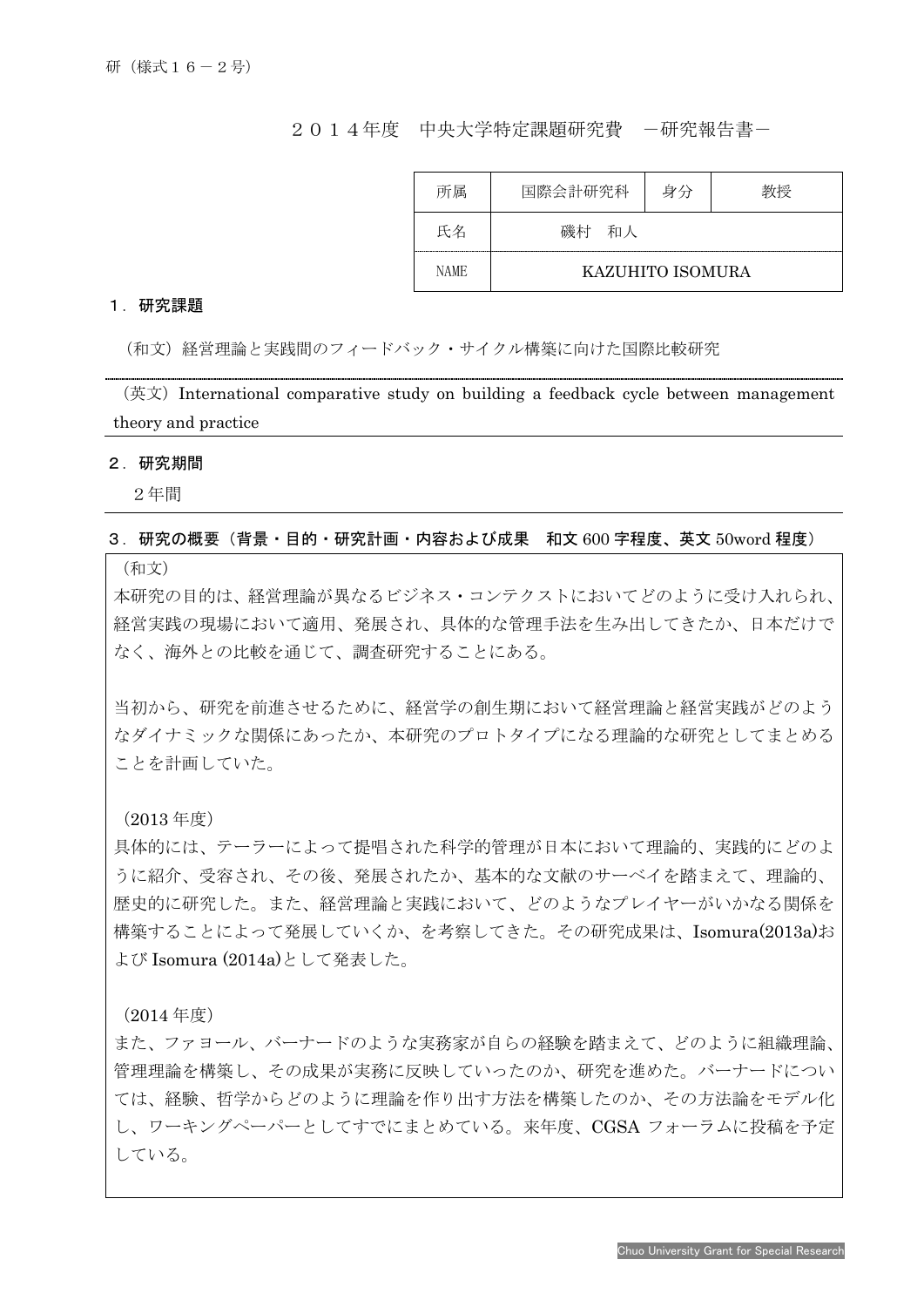(英文)

The purpose of this study is to explore how management theory has been created from different business contexts of management practice. To build a prototype study, I reviewed how scientific management was theoretically and practically introduced and developed in Japan. Moreover, I examined the case of Barnard from the viewpoint of how he created his theory of organization and management from his experience and philosophy.

# 4.おもな発表論文等(予定を含む)

【学術論文】(著者名、論文題目、誌名、査読の有無、巻号、頁、発行年月)

Isomura, K. (2013a), "Search for missing links between records management and business administration, in Fujiyoshi, K. (ed.), Archives for Maintaining Community and Society in the Digital Age, Koyasan University, June, pp.43-52 June, 2013、査読無.

Isomura, K. (2013b),"Challenging issues of Japanese Capitalism" in Mujtaba, B. G. (ed.), Capitalism and Corruption across Borders: Perspectives and Examples from the African, Asian, North American Continents, ILEAD Academy, LLC, August, pp.103-108, August, 2013、査読無.

Huang, P.Y. & Isomura, K. (2013c),"Developing an empty store: the case of Nishimatsuya Chain," Strategic Direction, Vol. 29, No. 9, pp. 35-37, September, 2013、査読有.

Isomura, K. (2014a), "Examining the impact of scientific management on records management in Japan", CGSA Forum, No.12, pp.1-13, March, 2014、査読無.

Huang, P.Y., Kobayashi, S. and Isomura, K. (2014b), "How UNIQLO evolves its value proposition and brand image: imitation, trial & error, and innovation", Strategic Direction, Vol. 30, No. 7, pp. 42-45, September 2014.、査読有 .

Isomura, K. (2015a), "Intersections between strategy and business models," CGSA Forum, No. 13, pp. 39-44, March 2015、査読無.

Isomura, K., Suzuki, K., and Tochimoto, K. (2015b), "The evolution of characters business models in Japan: Duffy, Hello Kitty, and Kumamon", Strategic Direction, Vol. 31, No. 4、査読有、 発表予定.

Isomura, K. and Huang, P.Y. (2015c), "Shimamura's strategy to avoid competition: developing a low-cost operating system and evolutionary manuals", Strategic Direction, Vol. 31, No. 5、査読有、 発表予定.

【学会発表】(発表者名、発表題目、学会名、開催地、開催年月)